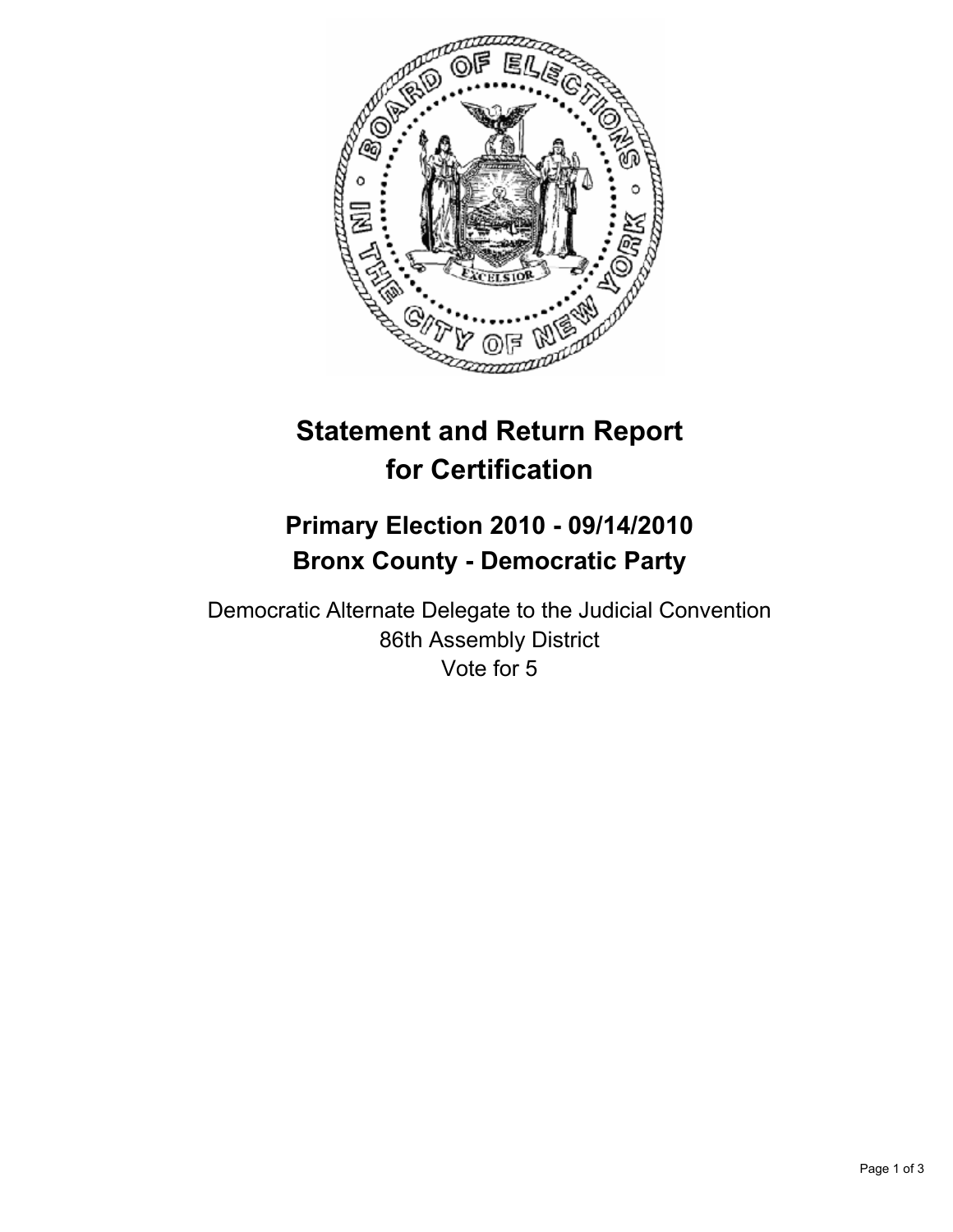

#### **Assembly District 86**

| <b>PUBLIC COUNTER</b>      | 4,501 |
|----------------------------|-------|
| <b>EMERGENCY</b>           | 0     |
| ABSENTEE/MILITARY          | 42    |
| <b>AFFIDAVIT</b>           | 111   |
| <b>BERNICE JOHNSON</b>     | 1,269 |
| <b>WINFRED TURNER</b>      | 624   |
| <b>ANNETTE PHILLIPS</b>    | 761   |
| <b>LAURIE WILLIAMS</b>     | 985   |
| <b>MARIA VARGAS</b>        | 1,607 |
| <b>CARMEN MARTICH</b>      | 539   |
| <b>JEFFREY VALDEZ</b>      | 760   |
| <b>IDELSA MENDEZ</b>       | 808   |
| <b>GUSTAVO (WRITE-IN)</b>  | 1     |
| HECTOR RAMIREZ (WRITE-IN)  | 1     |
| JONNY MALONE (WRITE-IN)    | 1     |
| JOSE ANGLIA (WRITE-IN)     | 1     |
| KATHLEEN RICE (WRITE-IN)   | 1     |
| NELSON CASTRO (WRITE-IN)   | 1     |
| SAMANTA SERRANO (WRITE-IN) | 1     |
| <b>Total Votes</b>         | 7,360 |